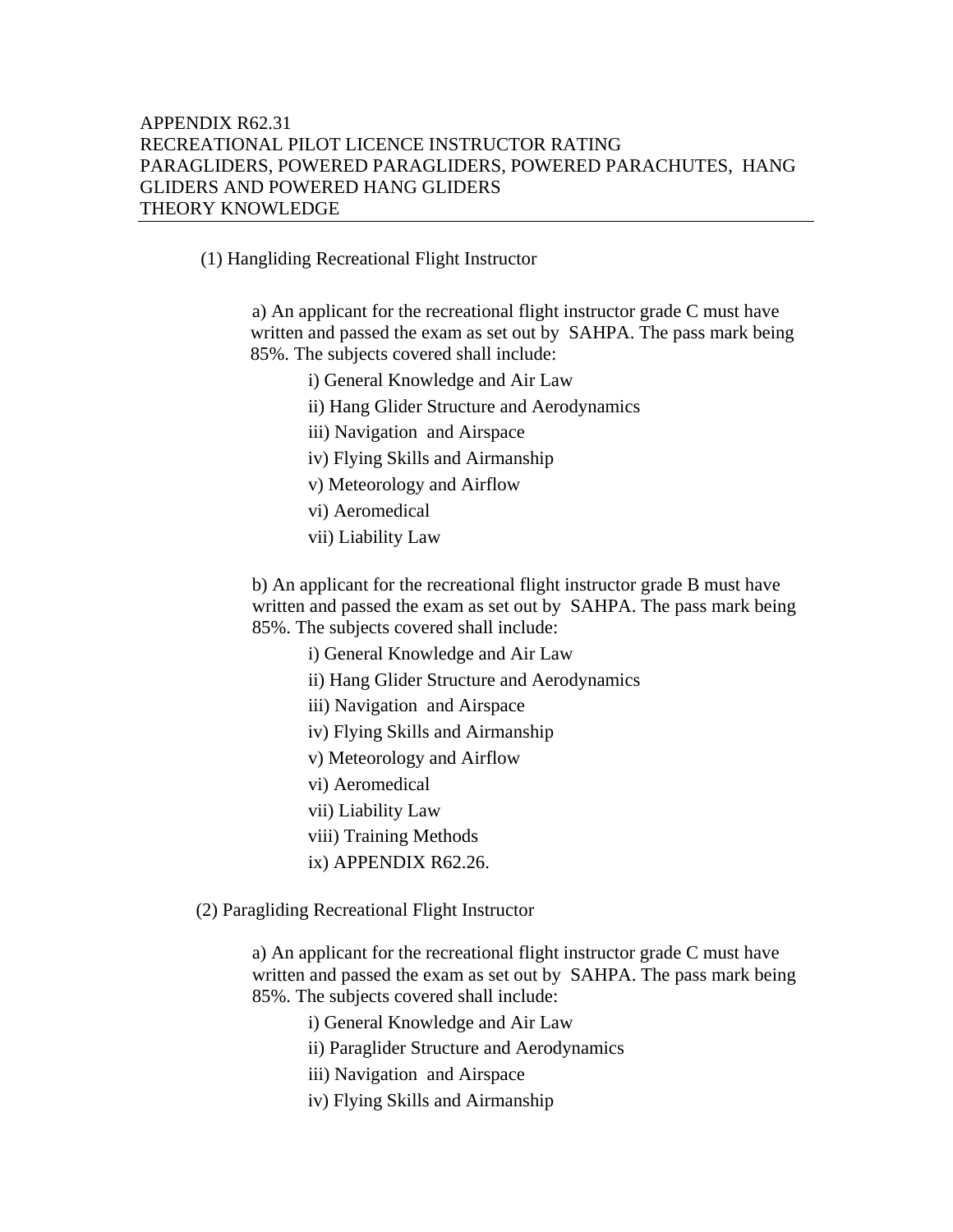v) Meteorology and Airflow

- vi) Aeromedical
- vii) Liability Law

 b) An applicant for the recreational flight instructor grade B must have written and passed the exam as set out by SAHPA as per **APPENDIX R62.26**. The pass mark being 85%. The subjects covered shall include:

i) General Knowledge and Air Law

ii) Paraglider Structure and Aerodynamics

iii) Navigation and Airspace

iv) Flying Skills and Airmanship

v) Meteorology and Airflow

vi) Aeromedical

vii) Liability Law

viii) Training Methods

ix) APPENDIX R62.26

(3) Powered Paragliding Recreational Flight Instructor

 a) An applicant for the recreational flight instructor grade C must have written and passed the exam as set out by SAHPA as per **APPENDIX R62.26**. The pass mark being 85%. The subjects covered shall include:

i) General Knowledge and Air Law

ii) Paraglider Structure and Aerodynamics

iii) Navigation and Airspace

iv) Flying Skills and Airmanship

v) Meteorology and Airflow

vi) Aeromedical

vii) Liability Law

 b) An applicant for the recreational flight instructor grade B must have written and passed the exam as set out by SAHPA as per **APPENDIX R62.26**. The pass mark being 85%. The subjects covered shall include:

i) General Knowledge and Air Law

ii) Paraglider Structure and Aerodynamics

iii) Navigation and Airspace

iv) Flying Skills and Airmanship

v) Meteorology and Airflow

vi) Aeromedical

vii) Liability Law

- viii) Training Methods
- ix) APPENDIX R62.26